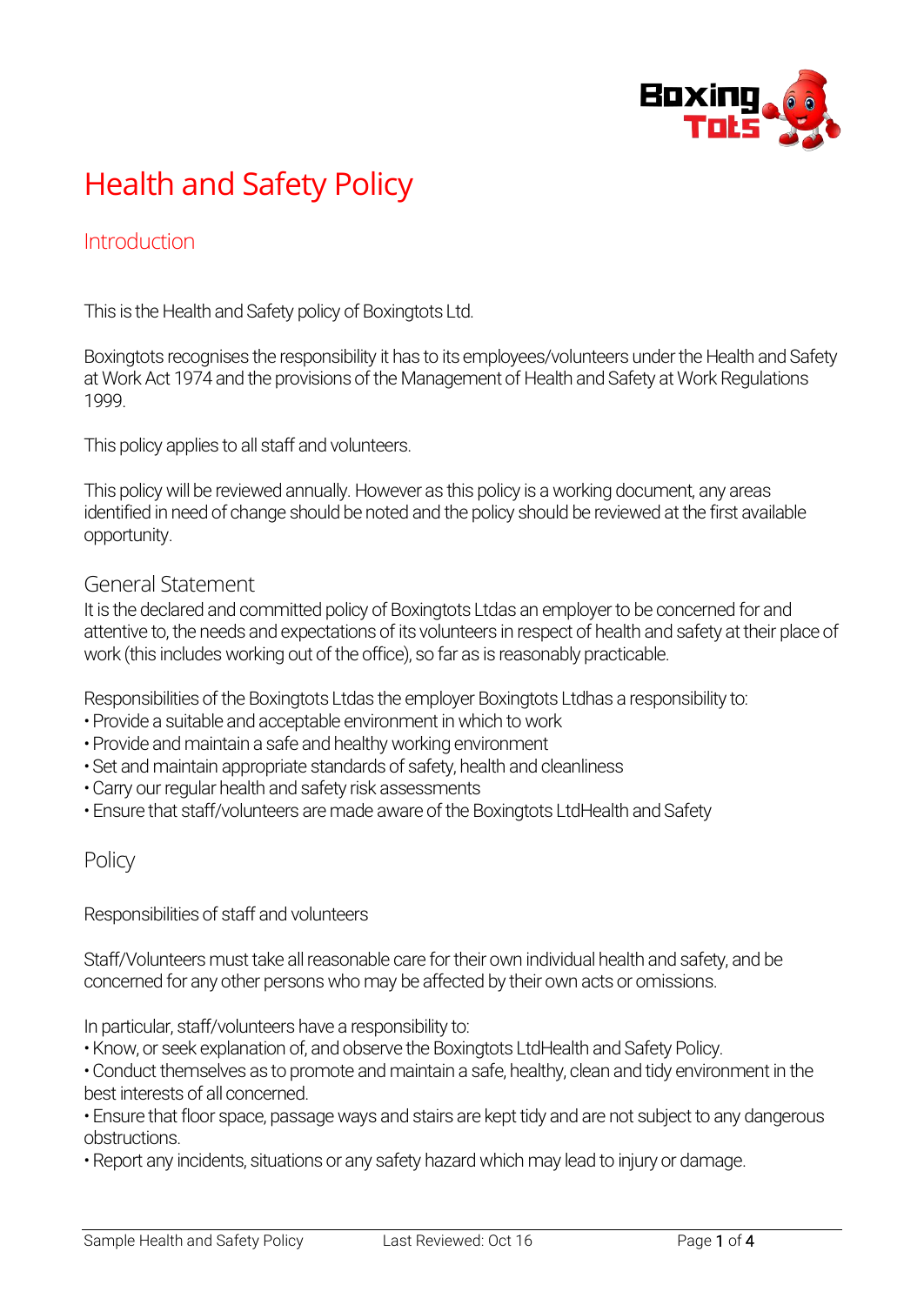Responsible Person

The application of this policy is the responsibility of the Boxingtots LtdH&S officer, who is the designated "Responsible Person" for the premises.

The responsibility of the Responsible Person extends to all aspects of this policy, including information, training and induction of volunteers.

Boxingtots Ltd responsible person is: Colin Heath – Co-founder & Director

#### Competent Person

Responsible Person shall appoint a Competent Person and ensure they are fully trained. The name of the Competent Person shall be made known to the rest of the Boxingtots Ltdstaff/volunteers and the Board.

Boxingtots Ltd competent person is: Colin Heath – Co-founder & Director

#### Information

Staff/volunteers will be advised of the responsibilities of Boxingtots Ltd on health and safety matters.

All staff/volunteers will also be provided with safety information in respect of hazards, risks and any preventative measures that affect their workplace.

Staff/volunteers will also be told the names of the appropriate Responsible Person, Competent Person and First Aider(s) if applicable.

**Training** 

All staff/volunteers will be given suitable training in the steps required to ensure safe working. Upon appointment, new staff/volunteers will undergo a safety induction briefing.

Statutory requirements and standards

The Responsible Person shall ensure that all reasonably practical steps are taken to comply with statutory standards in respect of workplace hazards

#### Risk assessments

Risk assessments shall be carried out at all Boxingtots Ltdpremises in order to identify hazards, determine risks, and put in place any necessary preventative measures.

Risk assessments will be conducted by the Competent Person, in consultation with the appropriate staff member(s)/volunteers.

Risk assessments shall be recorded in writing, and be subject to an annual review. If circumstances change (for example new offices) it may be necessary to undertake an earlier review.

Handling (amend as appropriate a/b)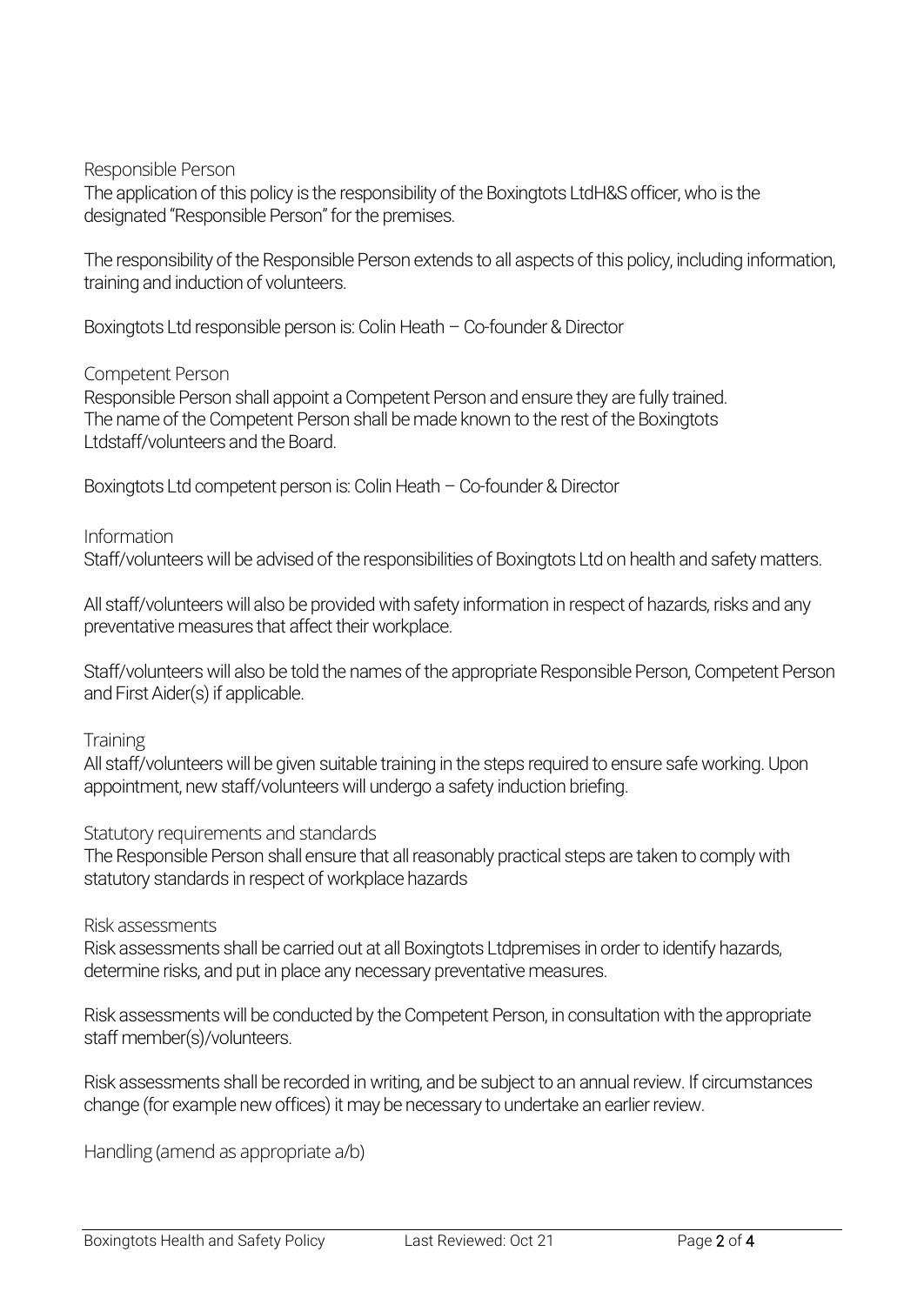a. Boxingtots Ltd has a policy of not handling members with physical difficulties, as staff/volunteers/members have not received the appropriate training. Members who need physical help should have a Carer in attendance to give aid when necessary.

b. All Boxingtots Ltd staff/volunteers will receive training on the appropriate handling of members with physical difficulties. This training will be carried out at the volunteer's induction and will follow Health and Safety Executive regulations. Training in the handling of members will be reviewed yearly by volunteers and the employer to ensure HSE updates are being adhered to.

#### Concerns over safety

All employees/volunteers of Boxingtots Ltd have the right and responsibility to raise any matters concerning health and safety with the appropriate responsible person.

Any staff/volunteer, who considers that a health and safety issue has not been dealt with satisfactorily, may discuss the matter with their Line Manager/supervisor, with a view to pursuing the matter either informally, or through the grievance procedure.

#### **Hazards**

Staff/volunteers are requested to advise the Responsible Person of any malfunction or signs of wear and tear which are dangerous, in respect of any electrical appliances or other equipment situated in the Boxingtots Ltdpremises.

Employees/volunteers are instructed to ensure that all electrical equipment is switched off and left in a safe condition after use.

The Responsible Person will ensure that all Boxingtots Ltd electrical equipment is subject to annual safety testing where appropriate.

#### Emergency procedures

Procedures will be established by the Responsible Person for the emergency evacuation of the office in line with the building procedures.

All employees, volunteers, and sub-contractors working on Boxingtots Ltdpremises will be informed of the procedures and notices will be displayed prominently to advise visitors of the procedures.

Employees/volunteers should be familiarised with the site and operating instructions of any fire extinguishers situated on Boxingtots Ltdpremises.

#### **Accidents**

Serious accidents shall be reported immediately to the Responsible Person or the most senior person available at the time and to the Responsible Person as soon as practicable.

Where necessary, an ambulance shall be called or other transport provided to take the injured person to the nearest Hospital Accident / Casualty Department.

Equipment that might have contributed to the accident should be isolated and any obstructions removed.